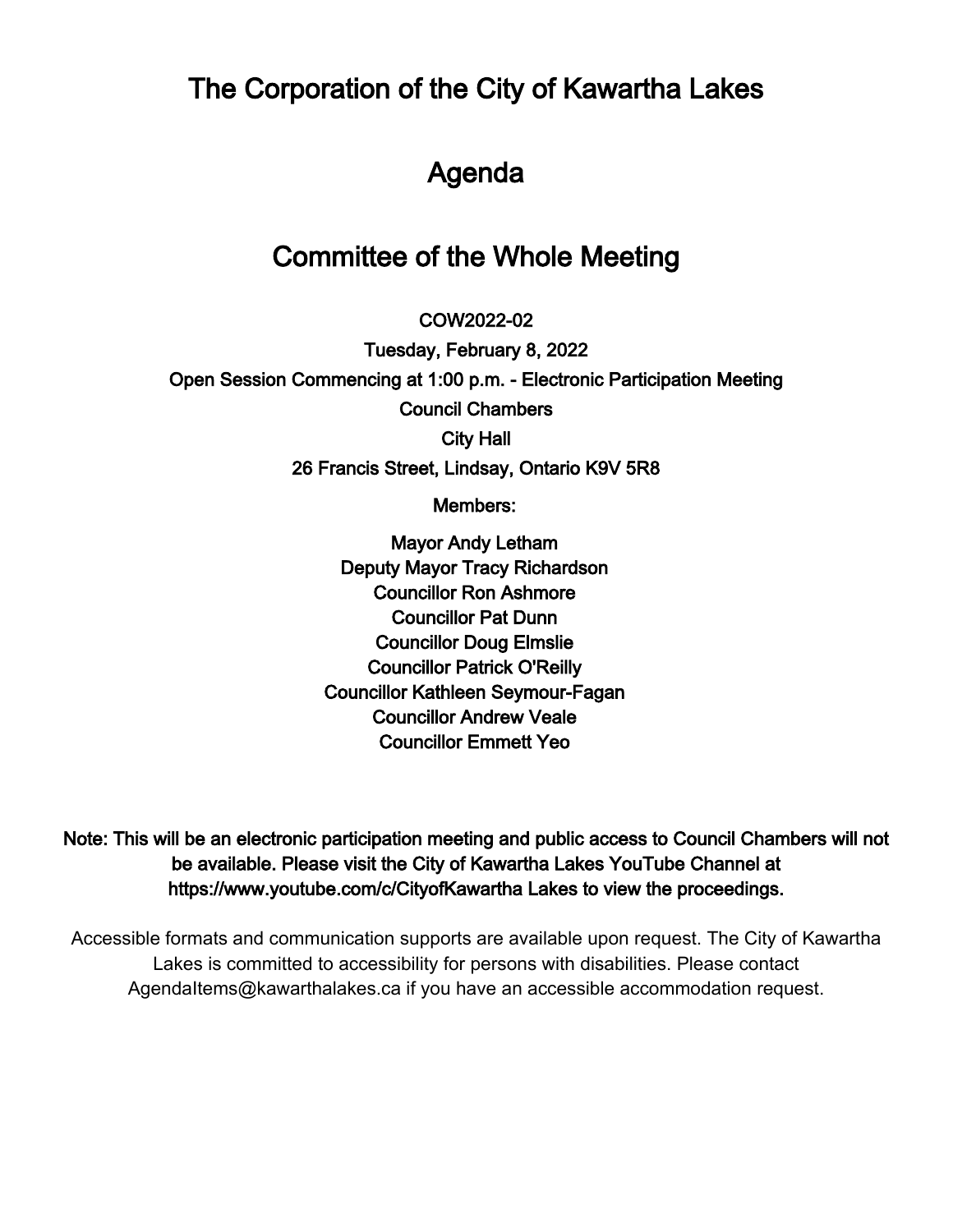|      |                                                                                                                                                                                                         | Pages     |
|------|---------------------------------------------------------------------------------------------------------------------------------------------------------------------------------------------------------|-----------|
| 1.   | <b>Call to Order</b>                                                                                                                                                                                    |           |
| 2.   | <b>Adoption of Agenda</b>                                                                                                                                                                               |           |
| 3.   | <b>Disclosure of Pecuniary Interest</b>                                                                                                                                                                 |           |
| 4.   | <b>Deputations</b>                                                                                                                                                                                      |           |
| 4.1. | COW2022-08.4.1                                                                                                                                                                                          | $8 - 18$  |
|      | <b>Future Waste Disposal Options</b><br>David Webb                                                                                                                                                      |           |
| 5.   | Correspondence                                                                                                                                                                                          |           |
| 5.1. | COW2022-02.5.1                                                                                                                                                                                          | $19 - 19$ |
|      | Correspondence Regarding the Customer Service Dashboard<br>David Webb                                                                                                                                   |           |
| 5.2. | COW2022-02.5.2                                                                                                                                                                                          | $20 - 20$ |
|      | Carden Field Naturalists Sub-Committee for Equality, Diversity and<br><b>Inclusion in Nature</b><br>Courtney-Ann Craft, Chairperson, Equality, Diversity and Inclusion in<br><b>Nature Subcommittee</b> |           |
| 6.   | <b>Presentations</b>                                                                                                                                                                                    |           |
| 6.1. | COW2022-02.6.1                                                                                                                                                                                          |           |
|      | 2021 Bee Hero Awards Presentation<br>Deputy Mayor Richardson<br>Pat Warren, Chair, Kawartha Lakes Environmental Advisory Committee                                                                      |           |
| 6.2. | COW2022-02.6.2                                                                                                                                                                                          |           |
|      | <b>Future Waste Management Options Study Presentation</b><br>Betsy Varghese, Project Manager, Dillon Consulting<br>Adam Found, Manager, Corporate Assets<br>Tauhid Khan, Asset Management Coordinator   |           |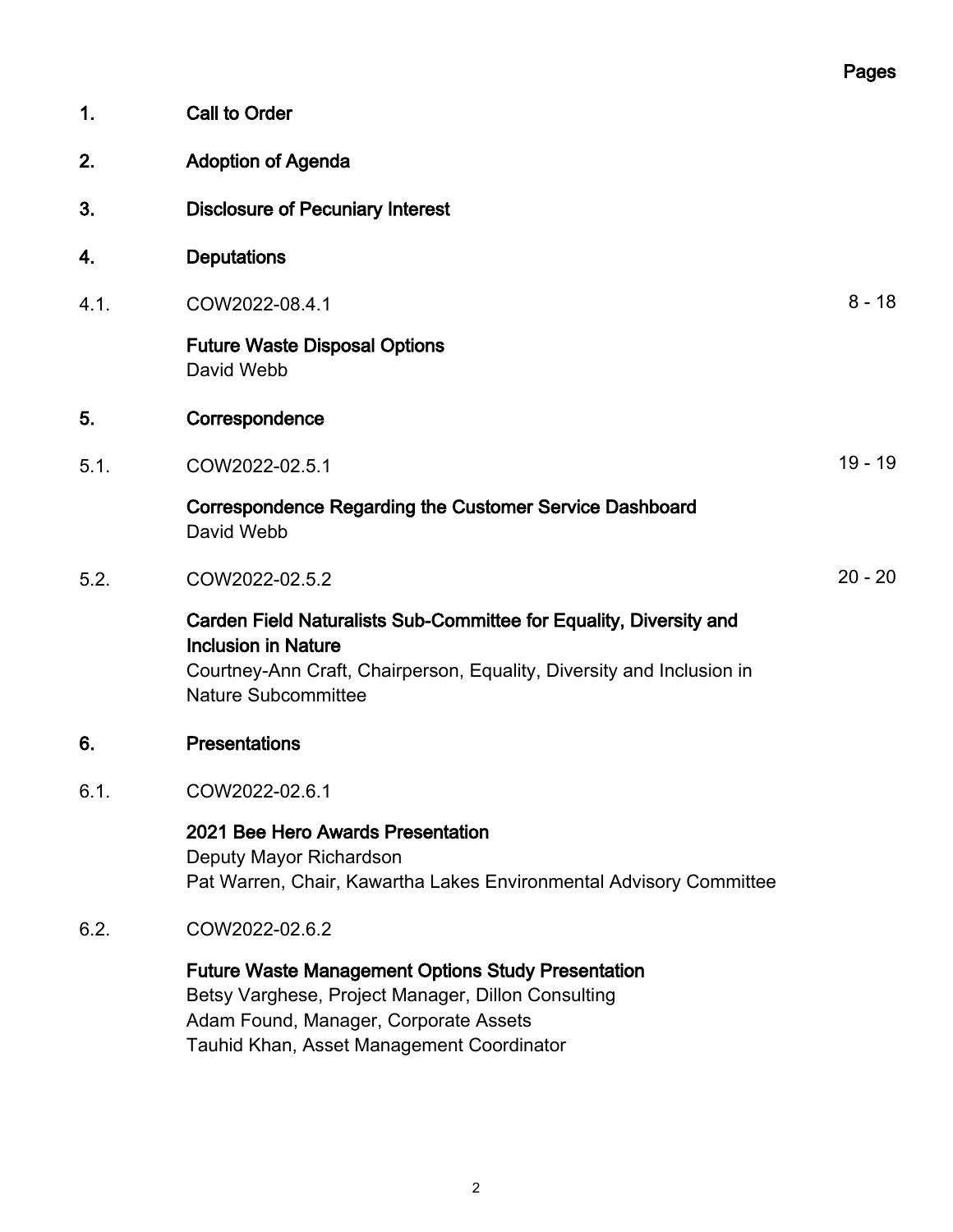## Future Waste Management Options Study

Tauhid Khan, Asset Management Coordinator Adam Found, Manager of Corporate Assets

That Report CA2022-001, Future Waste Management Options Study, be received;

That a public consultation for future options regarding the City's waste management service be conducted;

That Staff report on the results of the public consultation by the end of Q3, 2022; and

That this recommendation be brought forward to Council for consideration the next Regular Council Meeting.

6.3. COW2022-02.6.3

Active Transportation Master Plan Task Force Presentation Jonathan Derworiz, Planner II Katherine Jim, CIMA+ Neluka Leanage, CIMA+

6.3.1. Report PLAN2022-006 140 - 149

Active Transportation Master Plan (ATMP) Task Force Jonathan Derworiz, Planner II

That Report PLAN2022-006, Active Transportation Master Plan (ATMP) Task Force, be received;

That the ATMP Task Force Terms of Reference, substantially in the form attached as Appendix A to Report PLAN2022-006, be approved and adopted by Council; and

That this recommendation be brought forward to Council for consideration at the next Regular Council Meeting.

## 6.4. COW2022-02.6.4

### Heritage Inventory Framework Presentation Emily Turner, Economic Development Officer - Heritage Planning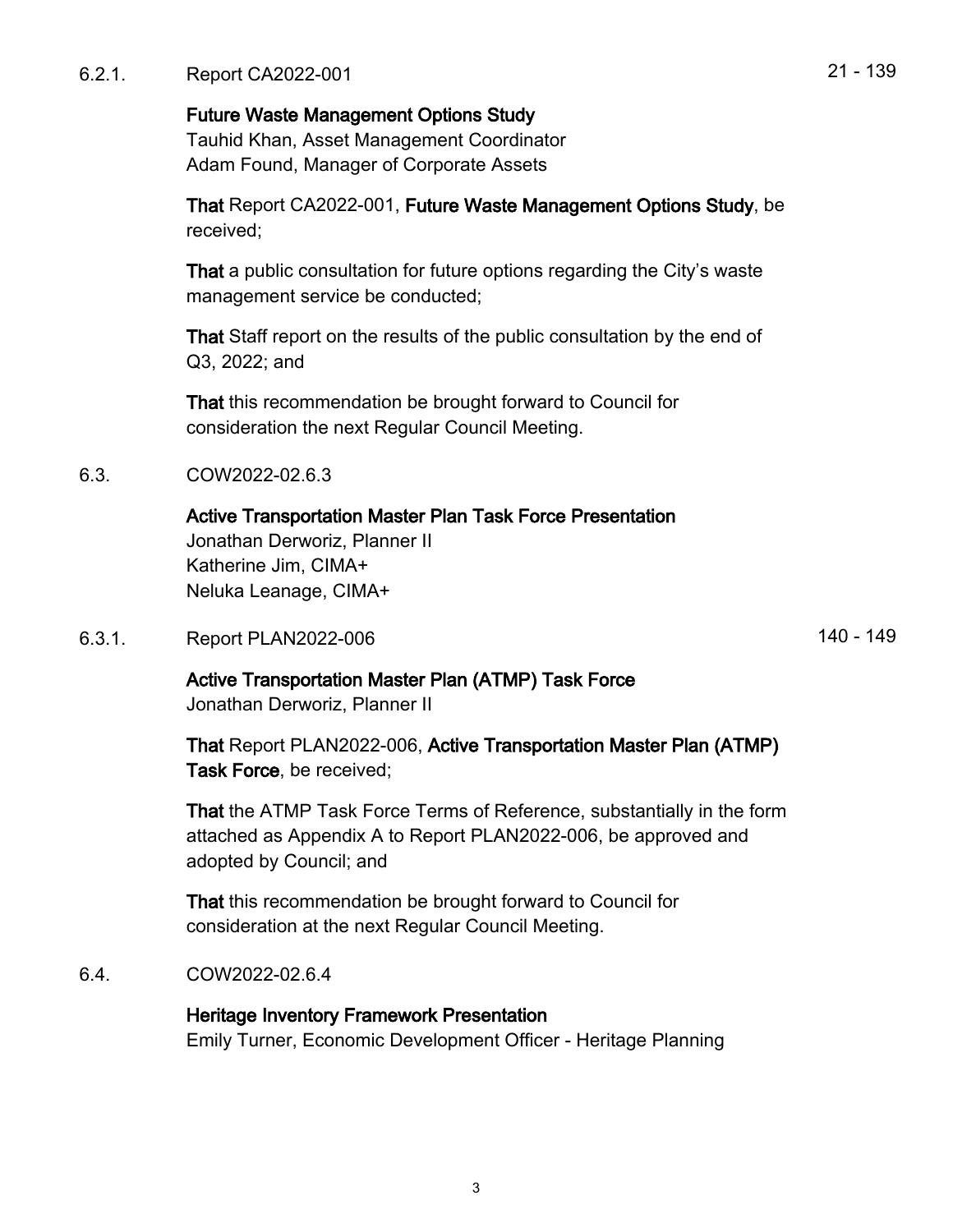6.4.1. Report ED2022-006 150 - 205

#### Heritage Inventory Framework

Emily Turner, Economic Development Officer - Heritage Planning

That Report ED2022-006, Heritage Inventory Framework, be received;

That the Heritage Inventory Framework as outlined in Appendix A be adopted; and

That this recommendation be brought forward to Council for consideration at the next Regular Council Meeting.

#### 7. Reports

#### 7.1. ED2022-007 206 - 216

## Removal of Property from the Heritage Register - 1824 County Road 46, Eldon Township

Emily Turner, Economic Development Officer - Heritage Planning

That Report ED2022-007, Removal of Property from the Heritage Register – 1824 County Road 46, Eldon Township, be received;

That the subject property remains listed on the Heritage Register; and

That this recommendation be brought forward to Council for consideration at the next Regular Council Meeting.

### 7.2. CLK2022-001 217 - 247

2022 Municipal Election Update and Related By-laws Cathie Ritchie, City Clerk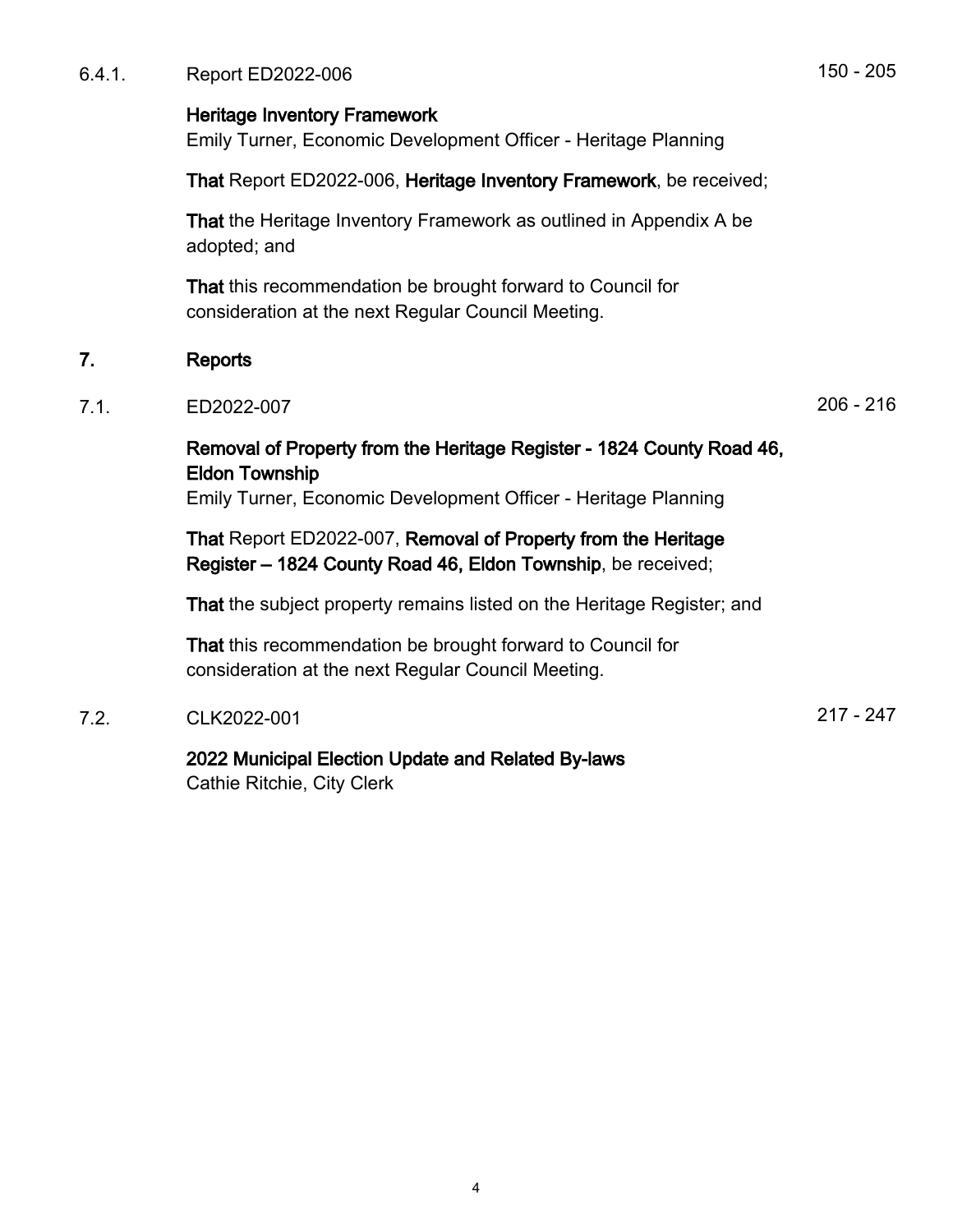That Report CLK2022-001, 2022 Municipal Election Update and Related By-Laws be received;

That the By-Law to Delegate Authority for Decisions to the Chief Administrative Officer for Restricted Acts after Nomination Day in the City of Kawartha Lakes, attached to Report CLK2022-001 as Appendix A, be brought forward to Council for adoption;

That the By-Law to Approve the 2022 Election Accessibility Plan for the City of Kawartha Lakes, attached to Report CLK2022-001 as Appendix B, be brought forward to Council for adoption;

That the Procedural By-law Amendment to set the date of the Inaugural Meeting for each term of Council attached to Report CLK2022-001 as Appendix C be brought forward to Council for adoption; and

That these recommendations be brought forward to Council for consideration at the next Regular Council Meeting.

## 7.3. CORP2022-002 248 - 252

Assuring Business Continuity for Network Operations Kari Kleven, Manager of Information Technology Jorg Petersen, Manager of Buildings and Property

That Report CORP2022-002, Assuring Business Continuity for Network Operations, be received; and

That this recommendation be brought forward to Council for consideration at the next Regular Council Meeting.

#### 7.4. ED2022-003 253 - 261

Public Art Acquisition by Donation: Fenelon Falls Marquee Donna Goodwin, Economic Development Officer - Arts and Culture

That Report ED2022-003, Public Art Acquisition by Donation: Fenelon Falls Marquee, be received;

That Council approve the acquisition by donation of the Fenelon Marquee sign from the Fenelon Theatre Marquee Committee and authorize the Mayor and Clerk to sign the Acquisition agreement to be in a form satisfactory to the City Solicitor; and

That this recommendation be brought forward to Council for consideration at the next Regular Council Meeting.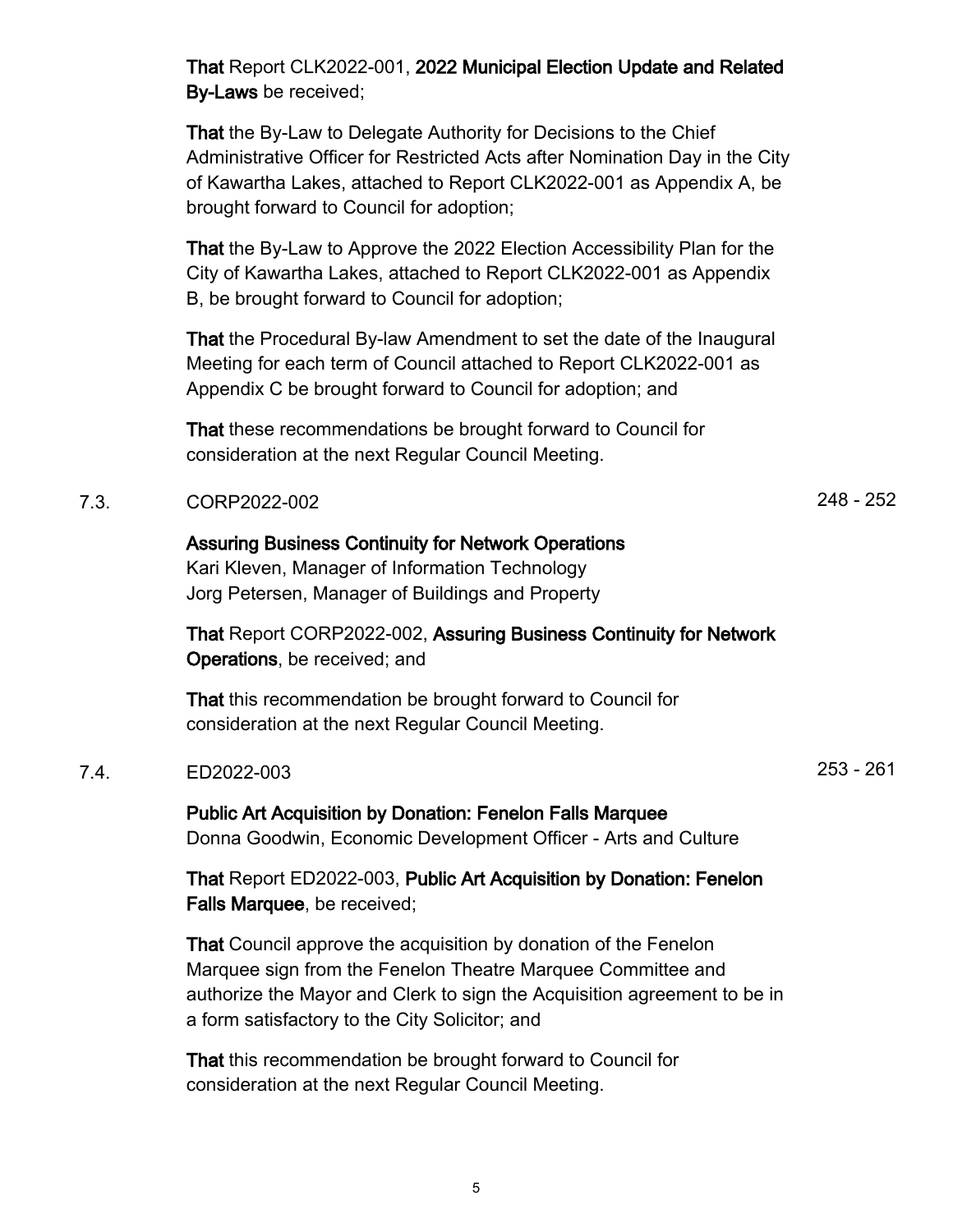| 7.5. | ED2022-005                                                                                                                                                                                    | 262 - 289 |
|------|-----------------------------------------------------------------------------------------------------------------------------------------------------------------------------------------------|-----------|
|      | 2021 Kawartha Lakes Business Count<br>Rebecca Mustard, Manager of Economic Development                                                                                                        |           |
|      | That Report ED2022-005, 2021 Kawartha Lakes Business Count, be<br>received; and                                                                                                               |           |
|      | That this recommendation be brought forward to Council for<br>consideration at the next Regular Council Meeting.                                                                              |           |
| 7.6. | WM2022-004                                                                                                                                                                                    | 290 - 294 |
|      | 2021 Lindsay Ops Landfill Gas Generator Summary<br>David Kerr, Manager of Environmental Services                                                                                              |           |
|      | That Report WM2022-004, 2021 Lindsay Ops Landfill Gas Generator<br>Summary, be received; and                                                                                                  |           |
|      | That this recommendation be brought forward to Council for<br>consideration at the next Regular Council Meeting.                                                                              |           |
| 8.   | <b>Memorandums</b>                                                                                                                                                                            |           |
| 8.1. | COW2022-02.8.1                                                                                                                                                                                | 295 - 295 |
|      | Memorandum Regarding Drainage on a Kawartha Lakes Road 36<br>Segment<br><b>Councillor Ashmore</b>                                                                                             |           |
|      | That the Memorandum from Councillor Ashmore, regarding Drainage on<br>Kawartha Lakes Road 36 Segment, be received;                                                                            |           |
|      | That Staff be directed to place the segment of Kawatha Lakes Road 36,<br>from south of municipal address 1364 to the east side of Pleasant Point<br>Road, on the 2022 Drainage Work Plan; and |           |
|      | That this recommendation be brought forward to Council for<br>consideration at the next Regular Council Meeting.                                                                              |           |
| 8.2. | COW2022-02.8.2                                                                                                                                                                                | 296 - 296 |
|      | Memorandum Regarding Cedar Glen Culvert and Ditching<br><b>Councillor Ashmore</b>                                                                                                             |           |